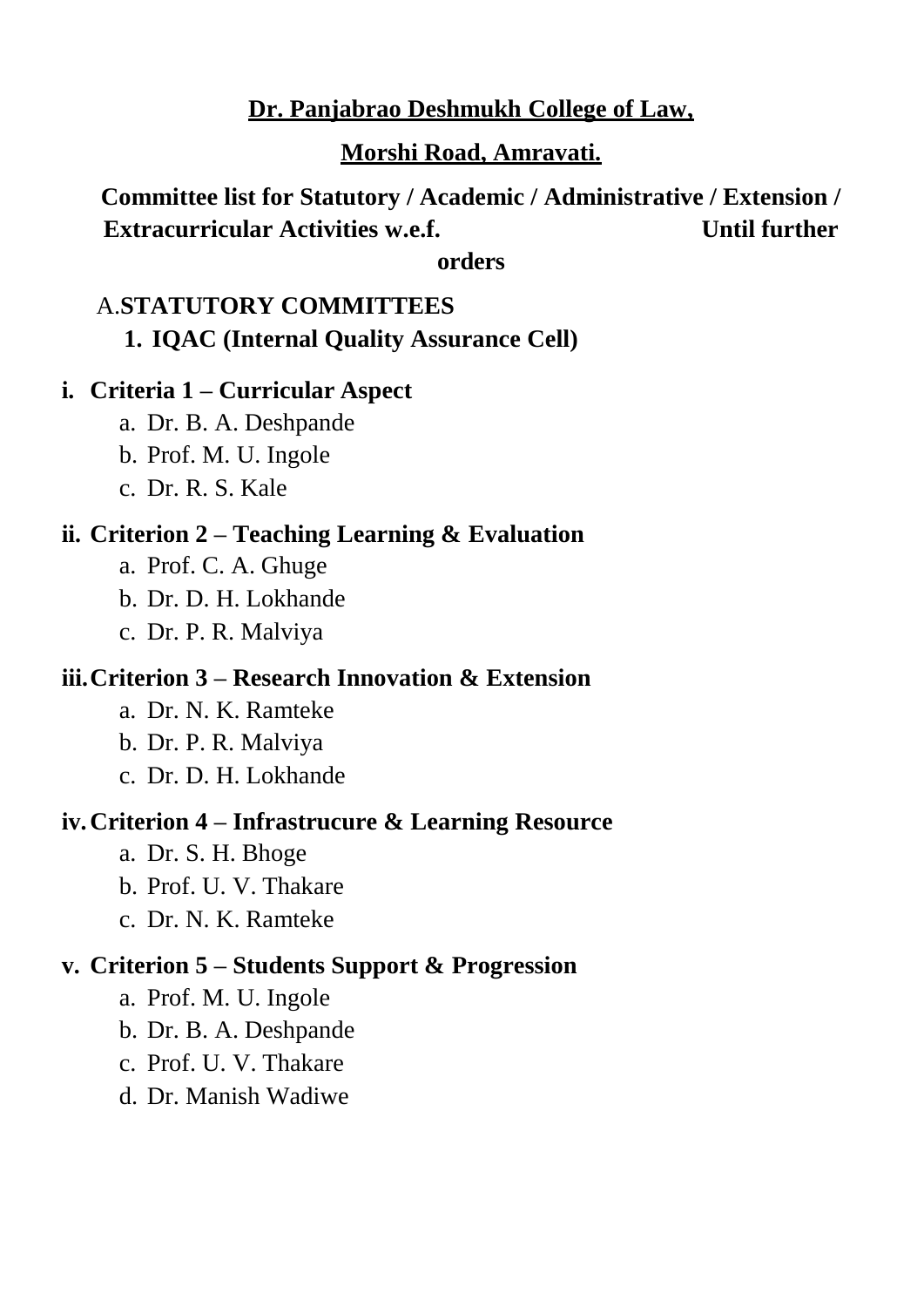# **vi.Criterion 6 – Governance Leadership & Management**

- a. Dr. R. S. Kale
- b. Dr. P. Y. Dabhade
- c. Dr. R. G. Patil

## **vii. Criterion 7 – Insitutional Values & Best Practices**

- a. Dr. P. Y. Dabhade
- b. Prof. C. A. Ghuge
- c. Dr. Rajesh G. Patil

## **2. Internal Complaint Committee (ICC)**

- Teaching Staff Dr. P. Y. Dabhade Teaching Staff - Dr. P. P. Kadu NGO Member - Mrs. S. D. Longare LR/CR - \_\_\_\_\_\_\_\_\_\_\_\_\_\_\_\_\_\_
- Chair Person Dr. B. A. Deshpande
	-
	-
	-
- Non Teaching Staff Mrs. Gauri Deshmukh

## **3. Anti-Ragging & Students Grievances Committee ARSG**

- Director of Physical Edu. Mr. U. V. Thakare Teaching Staff - Dr. P. Y. Dabhade Police Mem. PSI - Mr. R. L. Raut Corporater - Mrs. Rita Padole Lady Teaching Staff - Dr. R.S. Deshmukh (Rathi)
- **4. OBC Cell OBC**
- **5. SC/ST Committee SC/ST**

# **6. Minority Cell MNR**

- Prof. M. U. Ingole
- Dr. R. S. Kale
- Dr. R. G. Patil
- Dr. D. H. Lokhande
- Dr. P. Y. Dabhade
- Dr. N. K. Ramteke
- Dr. P. R. Malviya
- Dr. S. H. Bhoge
- Dr. P. P. Kadu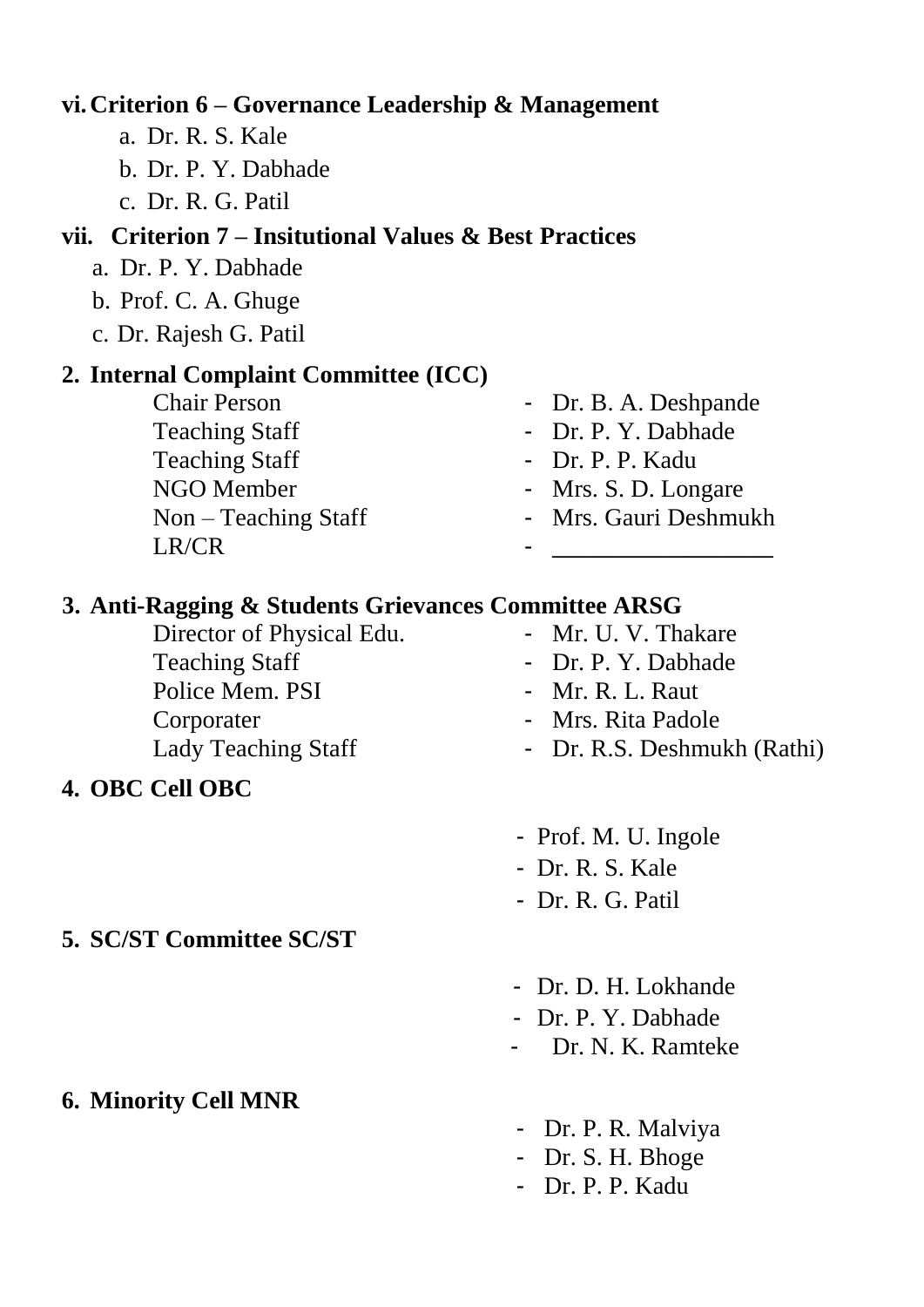#### **B. ACADEMIC & ADMINISTRATIVE/ EXTENSION ACTIVITIES COMMITTEES**

| 1. Admission Committee - |                                                       |
|--------------------------|-------------------------------------------------------|
| LL.B. 3 Years            | - Dr. D. H. Lokhande/All                              |
|                          | <b>Teaching Staff</b>                                 |
| LL.B 5 Years             | - Dr. R. G. Patil & Dr. P. R.                         |
|                          | Malviya/All 5 Yrs. & Teaching                         |
|                          | <b>Staff</b>                                          |
| LL.M Course              | - Dr. P. Y. Dabhade/All LL.M<br><b>Teaching Staff</b> |

#### **2. Time Table & Work Load Committee -**

| LL.B. 3 Years | - Dr. B. A. Deshpande |
|---------------|-----------------------|
| LL.B 5 Years  | - Dr. R. G. Patil     |
| LL.M Course   | - Dr. P. Y. Dabhade   |

#### **3. a- Annual Gathering, b- Youth Festival, c- Cultural Activities,**

- Prof. U. V. Thakare
- Dr. S. H. Bhoge
- Dr. P. R. Malviya
- Dr. D. H. Lokhande
- Dr. R. S. Deshmukh(Rathi)
- Dr. P. P. Kadu
- & All Teaching Staff of LL.B
- 3 Years

## **4. Guardian Teacher/ Parent Teacher Association**

- **-** Dr. N. K. Ramteke
- Dr. P. R. Malviya
- Dr. P. Y. Dabhade
- Dr. S. H. Bhoge
- Adv. Pankaj Tamhane
- Adv. Satish Sarda
- Dr. Avinash Asnare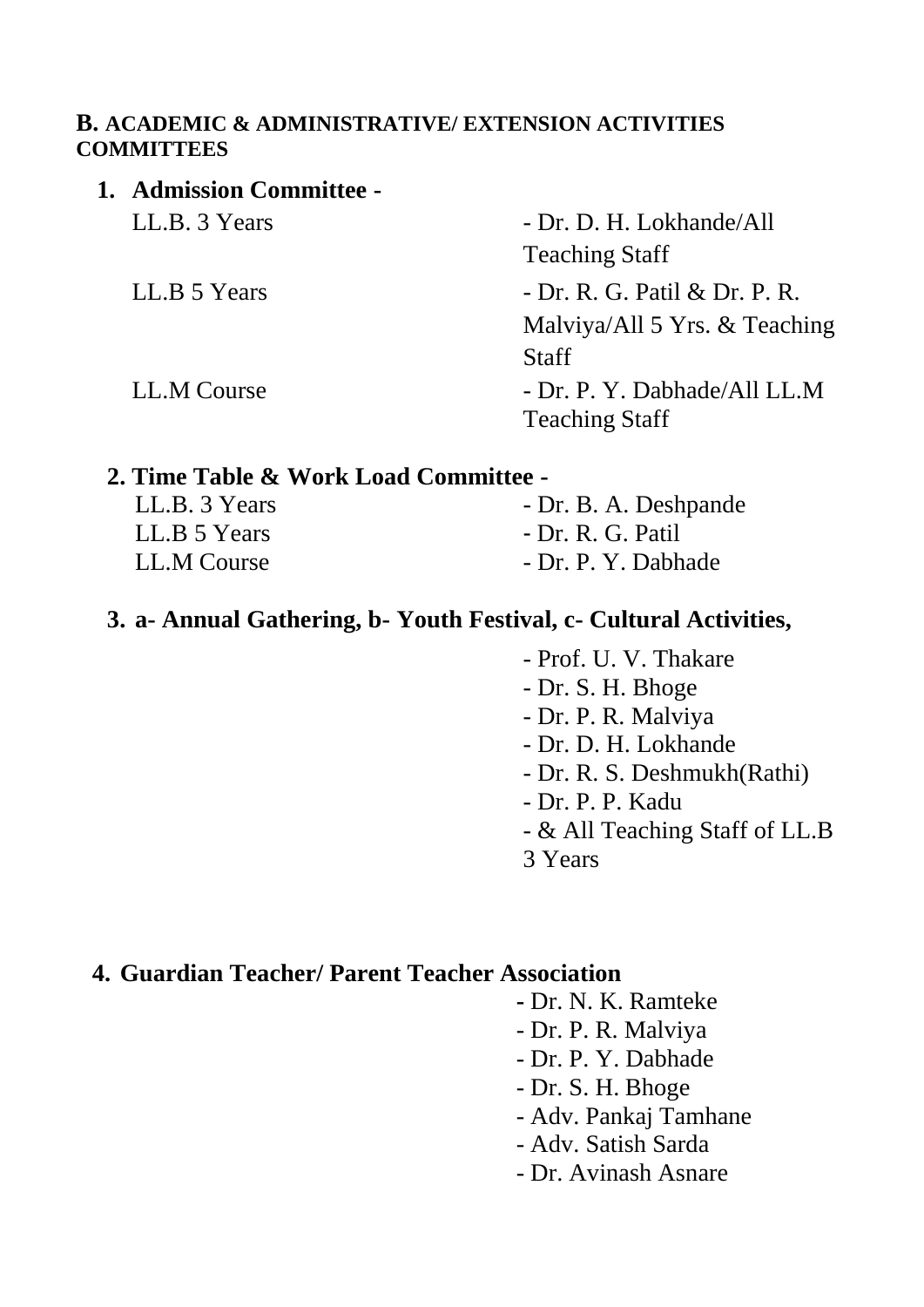## **5. UGC – Planning & Advisory Board**

- Dr. P. Y. Dabhade - Dr. P. R. Malviya - Dr. B. A. Deshpande - Technical Staff

# **6. Library Advisory Committee LL.B**

-Dr. V. N. Deshmukh (Chairperson) -Dr. S. H. Bhoge (Secretary) -Dr. B. A. Deshpande (Member) -Dr. R. S. Kale (Member) -Dr. R. G. Patil (Member) -Prof. M. U. Ingole (Member) - Dr. P. Y. Dabhade (Member

## **7. Semester Internal Assessment Examination (UG&PG)**

College Common Test all Sem. Time Table

| Academic Head            | - Dr. B. A. Deshpande |
|--------------------------|-----------------------|
|                          | - Dr. R. S. Kale      |
| Other assessment methods | - Dr. C. A. Ghughe    |

### **8. Prospects & Magazine Committee**

| Three years                   | - Dr. S. H. Bhoge            |
|-------------------------------|------------------------------|
| Five years                    | - Dr. P. P. Kadu             |
|                               | - Dr. R. S. Deshmukh (Rathi) |
| LL.M                          | - Dr. P. Y. Dabhade          |
| P.G. Teachers Representatives |                              |

# **9. Research Database & Research Culture Promotion Committee**

# **Research Advisory Committee (RAC)**

| Chairman   | - Dr. V. N. Deshmukh |  |
|------------|----------------------|--|
| Secretary  | - Dr. P. R. Malviya  |  |
| Member RAC | - Dr. R. G. Patil    |  |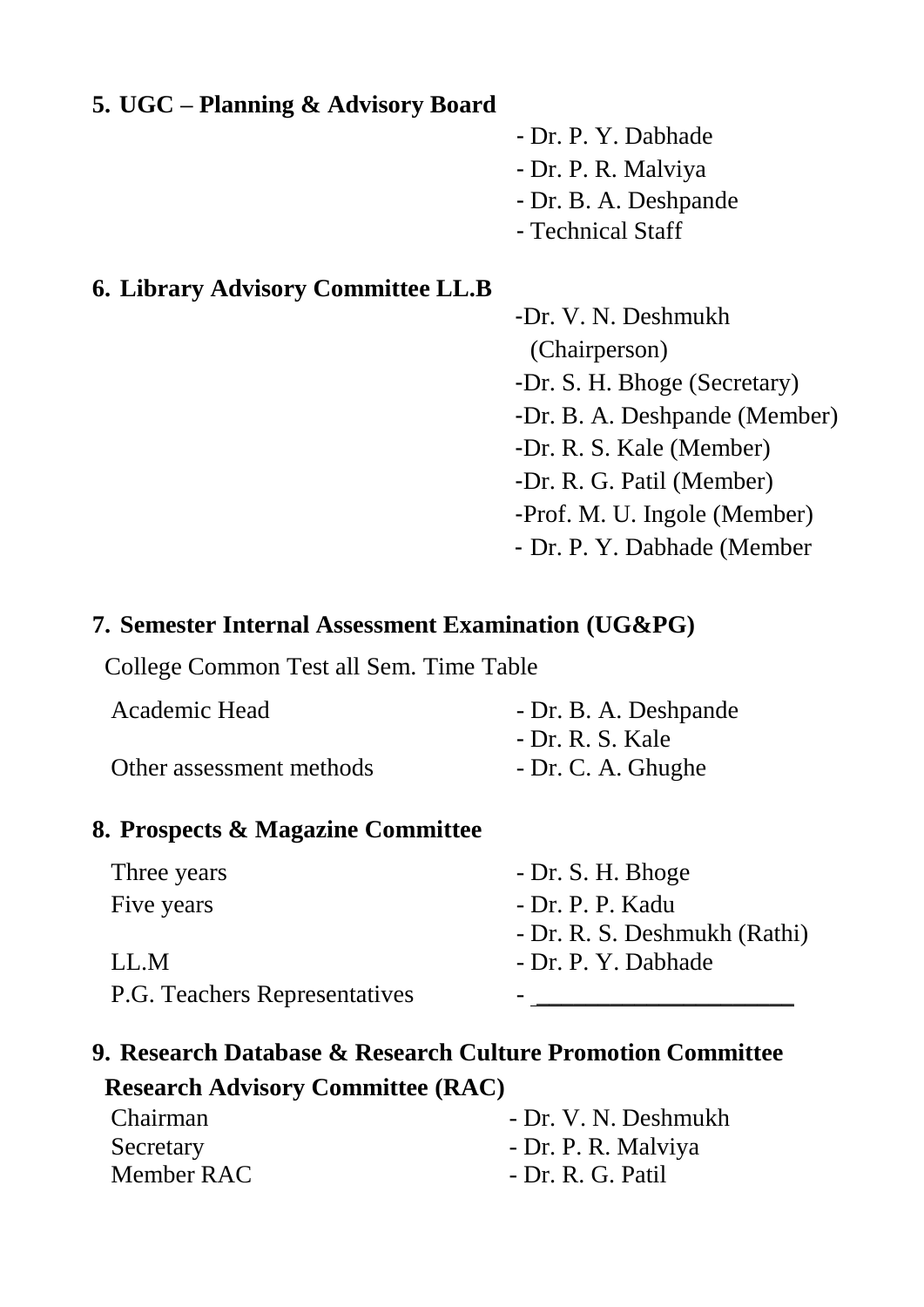| Member RAC                                       | - Dr. P. Y. Dabhade                           |  |
|--------------------------------------------------|-----------------------------------------------|--|
| <b>10. Stock Verification Committee</b>          |                                               |  |
|                                                  | - Mr. Ganesh Kakatpure                        |  |
|                                                  | - Mr. Ranjit Deshmukh                         |  |
|                                                  | - Mr. Narendra Bhise                          |  |
| 11. Office Automation & Computer Literacy, OACL  |                                               |  |
|                                                  | Dr. S. H. Bhoge                               |  |
|                                                  | <b>Technical Staff</b>                        |  |
| 12. Girls Common Room Committee GCR              |                                               |  |
|                                                  | In Proposed Plan                              |  |
| 13.<br><b>Press &amp; Publicity Committee PP</b> |                                               |  |
|                                                  | - Mr. Pravin Gawande                          |  |
|                                                  | - ICT Staff                                   |  |
|                                                  |                                               |  |
| <b>14. College Canteen Committee</b>             | In Proposed Plan                              |  |
|                                                  |                                               |  |
| <b>15. Career Counseling Committee</b>           |                                               |  |
|                                                  | - Dr. R. S. Kale                              |  |
|                                                  | Prof. M.U. Ingole                             |  |
|                                                  | 16. Coaching for CET/CLAT & NET/SET Committee |  |
|                                                  | - Dr. R.G Patil                               |  |
|                                                  | - Dr. P.Y. Dabhade                            |  |
|                                                  | Prof. M.U. Ingole                             |  |
|                                                  | Prof. C. A. Ghughe                            |  |
|                                                  | (Incharge)                                    |  |
|                                                  | Other staff                                   |  |
| 17. College Remedial Coaching Committee CRM      |                                               |  |
| <b>Advance Learner</b>                           | - Dr. R.G. Patil                              |  |
| <b>Slow Learner</b>                              | - Dr. R. S. Deshmukh (Rathi)                  |  |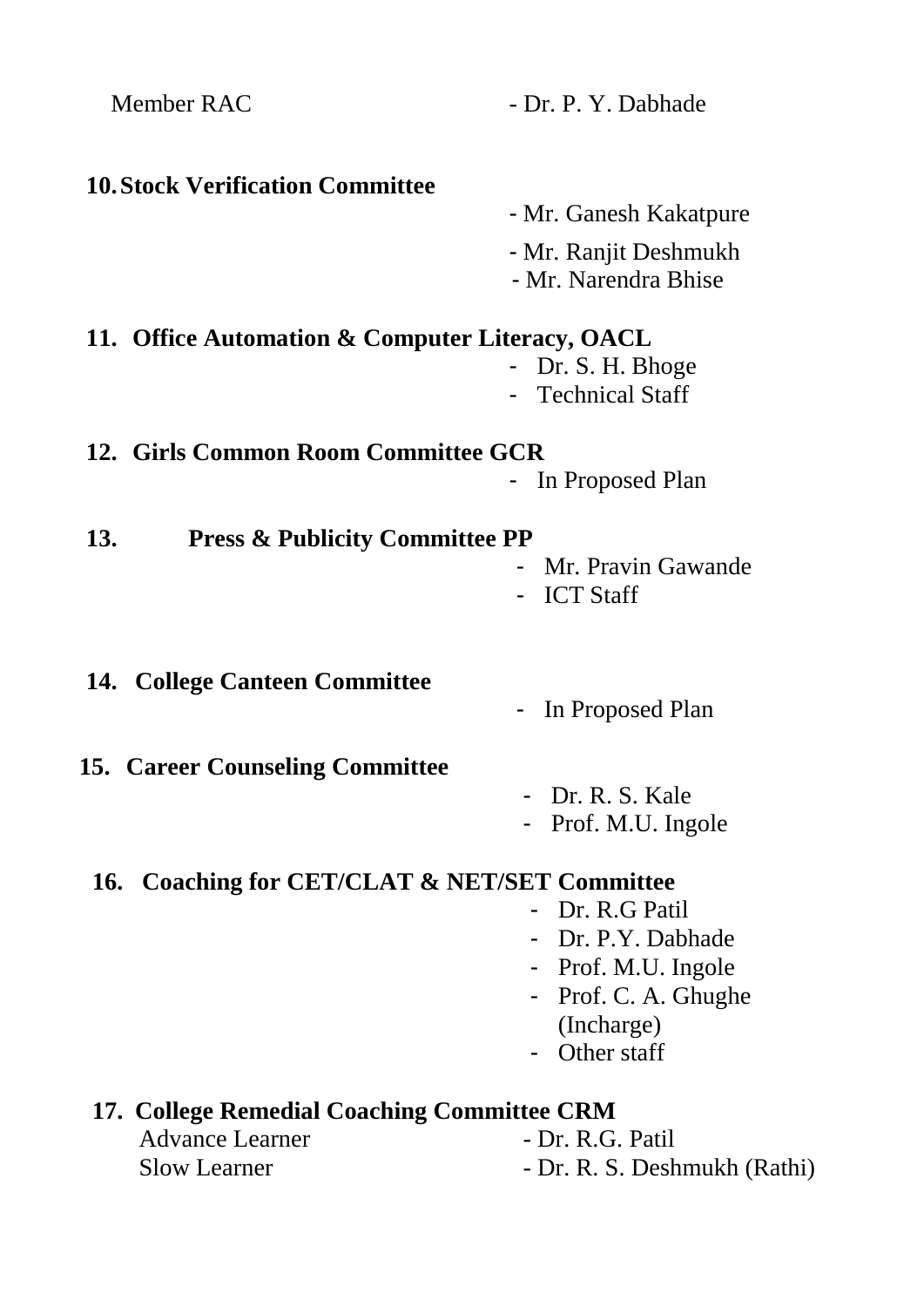|                                                                                | 18. College Campus Discipline Committee                                                                                                              |  |
|--------------------------------------------------------------------------------|------------------------------------------------------------------------------------------------------------------------------------------------------|--|
| Discipline Dress Code                                                          | Shri. U. V. Thakre<br>- Dr. D. H. Lokhande<br>- Dr. B. A. Deshpande<br>- Dr. P. Y. Dabhade                                                           |  |
| 19. Feedback Mechanism & Placement Committee<br>Academic Head                  | - Dr. B. A. Deshpande                                                                                                                                |  |
| 20. Women's Empowerment Cell                                                   | - Dr. P. P. Kadu<br>- Adv. Seema Katkar<br>- Adv. Sunanda Kulkarni<br>Dipti Bramhne                                                                  |  |
| 21. College Website Committee<br><b>22. Purchase Committee</b>                 | - Dr. R. S. Kale<br>- Dr. C. A. Ghuge<br>Mr. Pravin Gawande<br>- Technical Team<br>- Dr. S. H. Bhoge<br>Shri. U. V. Thakare<br>- Mr. Ranjit Deshmukh |  |
| 23. Moot Court Association (MCA)                                               | Mr. Narendra Bhise<br>Dr. R. G. Patil                                                                                                                |  |
| 24. Academic Calendar & Budget Committee<br>Academic Calendar<br><b>Budget</b> | Dr. B. A. Deshpande<br>- Mr. More<br>Mr. Ranjit Deshmukh                                                                                             |  |
| <b>Sports &amp; Culture</b><br>25.                                             |                                                                                                                                                      |  |

- Shri. U. V. Thakare
- Dr. R. S. Kale
- Dr. P. R. Malviya
- Dr. R. S. Deshmukh (Rathi)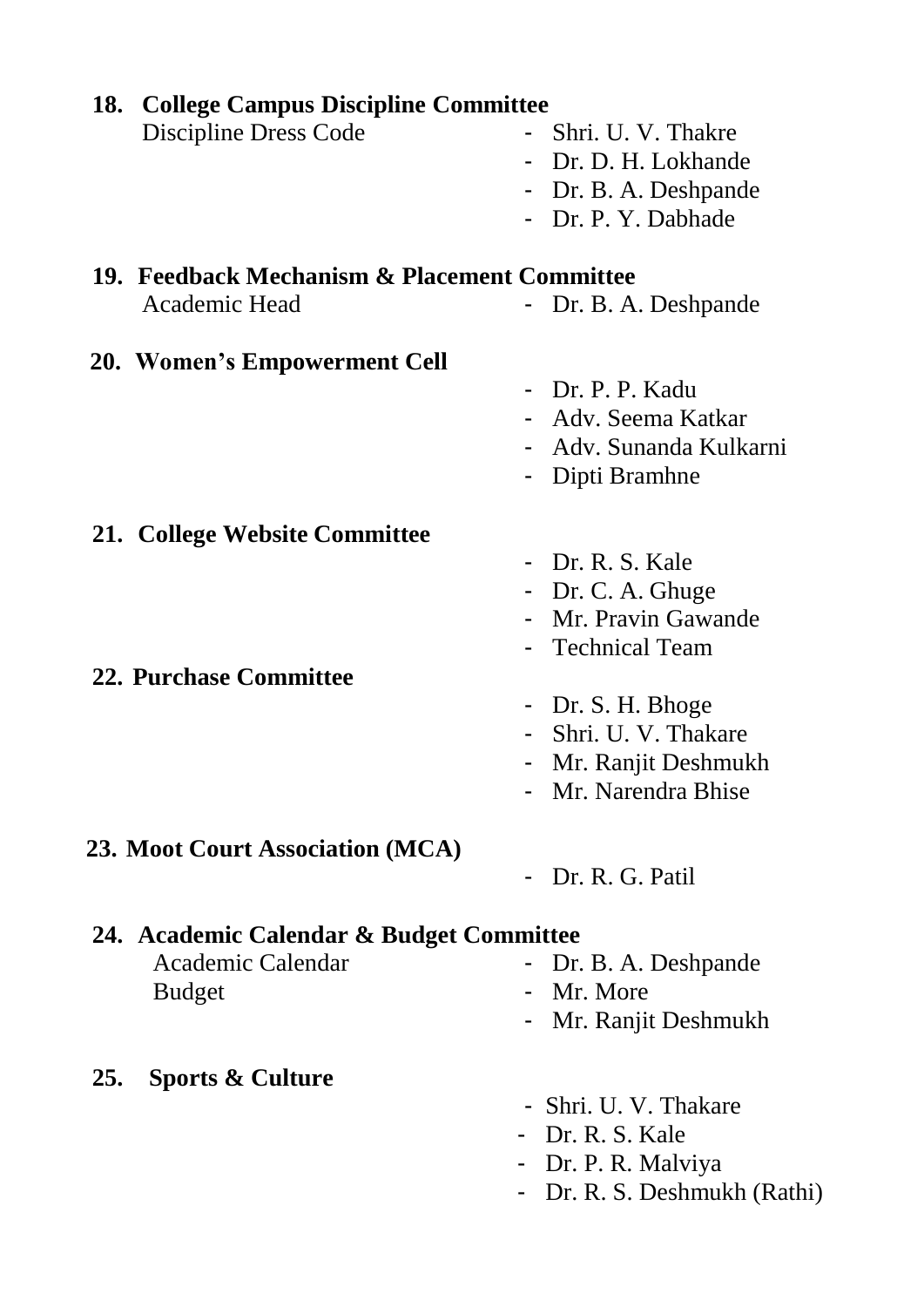- Dr. P. P. Kadu

#### **26. Debate Competition Organization**

- Dr. N. K. Ramteke
- Dr. R. S. Kale
- Technical Staff

#### **27. National Anthem Committee**

- Shri. U. V. Thakare
- Dr. S. H. Bhoge
- All Teaching Staff of Morning Batches.

**28. Bar Council of India Committee**

#### **29. University Affiliation**

- Dr. N. K. Ramteke
- Dr. C. A. Ghuge
- Members who are on Panel of Academic Audit & Academic head of the college
- Dr. N. K. Ramteke
- Dr. P. R. Malviya
- Dr. P. Y. Dabhade
- Members who are on Panel of Academic Audit & Academic head of the college

#### **30. Student Scholarship**

- Dr. P. Y. Dabhade
- Dr. D. H. Lokhande
- Mr. R. Babutkar

### **31. College Cleanliness & Sanitization Committee**

- Mr. Narendra Bhise
- Mr. Pravin Gawande